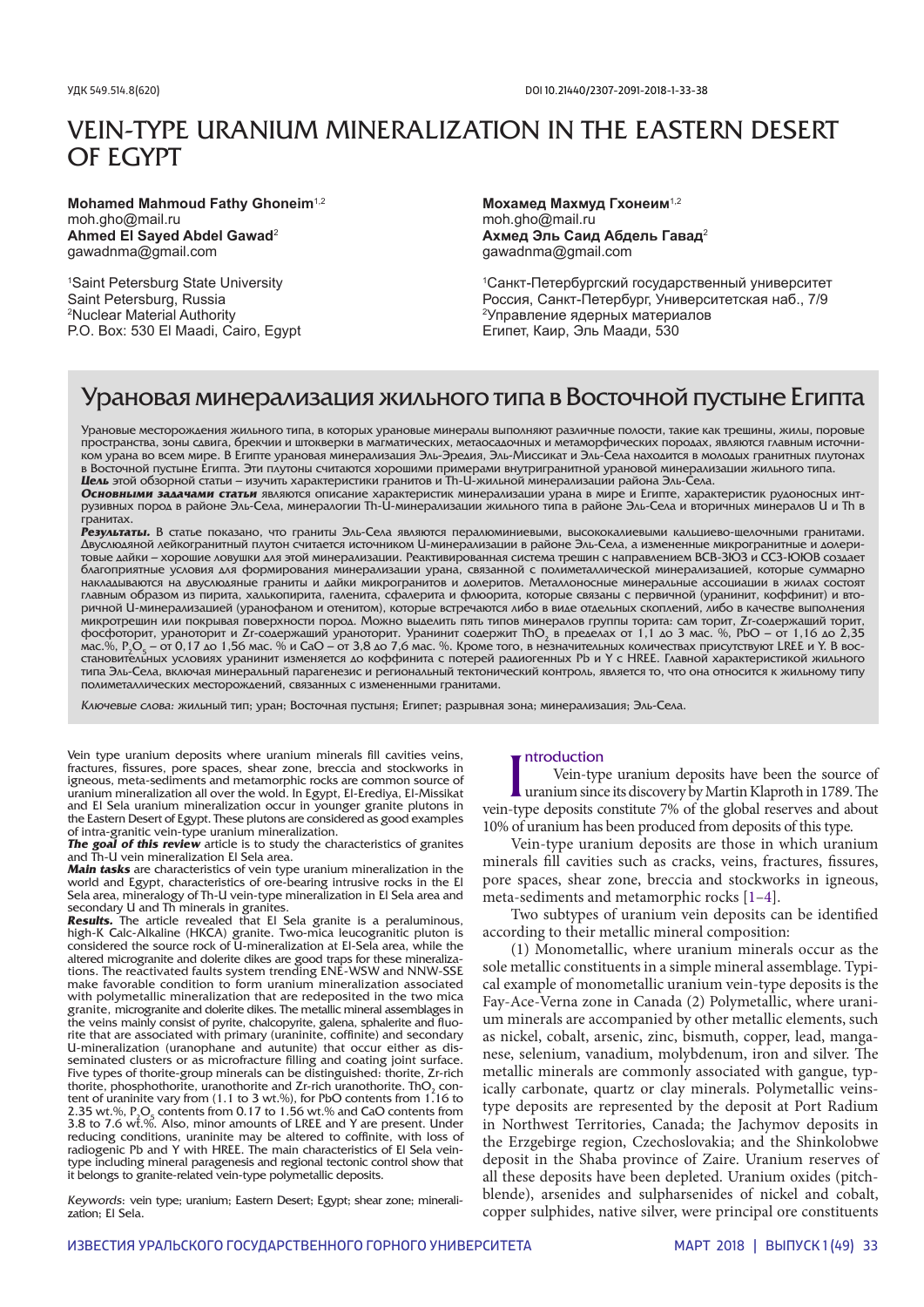of the deposit at Port Radium Granite-related U deposits uranium mineralization occurs as disseminations or veins composed of ore and gangue minerals in granite or adjacent (meta-) sediments and resources are small to large and grades low to high. Classification of the uranium vein-type uranium deposits, based on their geological setting, structural and lithological controls in their localization. The granitic or syenitic rocks host vein deposits (intragranitic veins), by whatever rocks surround the granitic plutons (perigranitic or peribatholithic veins) or by sheared or comminuted metamorphic, sedimentary or igneous complexes (veins in shear mylonite).

(1) Endo (or intra-) granitic vein deposits (Limousin-Vendée Type) are typically developed in highly differentiated granitic rocks, e. g., in two-mica leucocratic granites that were subjected to preceding alteration, such as albitization and desilicification (episyenitization). The deposits are spatially related to regional faults. The principal uranium minerals, pitchblende and coffinite, are commonly associated with sulphides and gangue minerals, such as carbonates, quartz, chalcedony, fluorite and barite. These deposits comprising two sub-types:

*(i) Mostly discontinuous,* linear ore bodies as veins or stockworks localized in fractured granite example endogranitic vein deposits: Fanay-Les Sagnes/La Crouzille District, Massif Central, France [5].

*(ii) Disseminations in pipes or columns of episyenite* as Bernardan/La Marche District; Massif Central, France [6, 7]. Contact granitic veins persist from inside the granite across and beyond the granite contact but also exist only in enclosing rocks in vicinity of the contact. Type example contact-granitic deposits: L'Écarpière ore field/Vendée District, France [8].

(2) Perigranitic vein deposits are typically developed in in meta-sediments and metamorphic rocks at their contacts with intrusive granitic plutons. They are also structurally controlled by regional faults. The host rocks are often cut by lamprophyre and aplite dikes. The deposits consist of subvertical veins, breccia zones, stockworks and irregular bodies spatially associated with major faults.

*(i) Perigranitic veins in meta-sediments* can be monometallic (essentially pitchblende and gangue minerals) or polymetallic (U, Co, Ni, Bi, Ag or other metals in economic quantities). The gangue minerals include carbonates (calcite, dolomite) and quartz. The wall rocks and the gangue near the uranium minerals are commonly hematitized. The U and other elements are not genetically related.

*(ii) Perigranitic deposits in metamorphosed rocks* confined to the contact-metamorphic aureole of a granitic intrusion are monometallic and mineralization occur in the form of veinlets and disseminations in intensely fractured hornfels, speckled andalusite-cordierite schist, and similar rocks up to approximately 2 km wide around the granite. Host rocks are severely altered. Example: Nisa/Alto Alentejo District, Iberian Meseta, Portugal [9].

### Vein-type uranium deposit mines in the world

In the European Hercynian belt (EHB), a large proportion of the uraniferous deposits are spatially associated with Late-Carboniferous peraluminous leucogranites or, less frequently, monzogranites. The vein-type, episyenite-type, breccia-hosted or shear zone-hosted U deposits related to these granites can be either intra- or perigranitic. This spatial relationship can be observed in the Iberian Massif [10], in the French part of the EHB (Armorican Massif and Massif Central [11]), in the Black Forest [12] and in the Bohemian Massif [13– 16]. In the Bohemian Massif, Black Forest, Massif Central and

Armorican Massif, most of the U mineralization was emplaced between 300 and 260 Ma [11, 12, 16–19].

Typical examples range from the thick and massive pitchblende veins of Pribram (Czech Republic), Schlema-Alberoda (Germany) and Shinkolobwe (Democratic Republic of the Congo), to the stockworks and episyenite columns of Bernardan (France) and Gunnar (Canada), to the narrow cracks in granite or metamorphic rocks, also filled with pitchblende of Mina Fe (Spain) and Singhbhum (India). In Australia, many small vein deposits occur in various geological settings, including Proterozoic metamorphics near Port Lincoln, in the Mount Lofty Ranges, and in the Peake and Denison Ranges (all in SA), and Palaeozoic granites in the Lachlan and New England Fold Belts (NSW, Victoria and Tasmania).

*Some other mines of vein-type uranium deposits in the world* [4]

(1) Great Bear Lake area, Northwest Territories, Canada (Port Radium deposit);

(2) Beaverlodge area, Saskatchewan, Canada (Fay-Ace-Verna zone);

 (3) Vend6e area, France (la Commanderie, Chardon and Escarpiere deposits);

(4) La Crouzille area, France (Fanay, Margnac and Bellezane deposits);

(5) Vitkov II deposit, Czechoslovakia;

(6) Pribram deposit, Czechoslovakia;

(7) Jachymov area, Czechoslovakia (Jachymov deposit), and Aue area, East Germany (Niederschlema, Obserschlema and Johanngeorgenstadt deposits);

(8) Rozna area, Czechoslovakia (Rozna, Olsi and Slavkovice deposits);

(9) Shinkolobwe deposit, Shaba Province, Zaire;

(10) Chanzipin deposit, Guanxi Province, China;

(11) Xiazhuang area, Guandong Province, China (Zhushanxia, Shijiaowei and Xiwang deposits).

Many vein-type uranium deposits are closely associated with unconformities and resemble, to a certain degree, unconformity-related deposits. For example, the now depleted Fay-Ace-Verna uranium system in the Beaverlodge area, Saskatchewan, Canada, which was considered a typical representative of the vein-type deposits, was associated with the Middle Proterozoic sub-Martin unconformity. The Pribram deposit in Czechoslovakia was associated with the sub-Cambrian unconformity.

Conversely the Eagle Point deposit in Saskatchewan, Canada, which is classified as a deposit associated with the sub-Athabasca unconformity, contains pitchblende that fills cavities and fractures in Aphebian metamorphic rocks. The Nabarlek, Ranger I and III, and Koongarra deposits in Northern Territory, Australia, which are associated with the Middle Proterozoic sub-Kombolgie unconformity, also exhibit many features like those that are characteristic for uranium vein deposits, such as mineral composition of the ore bodies, host rocks and the wall rock alterations.

# Vein-type uranium mineralization in the Eastern Desert of Egypt

El-Erediya, El-Missikat and El Sela uranium mineralization occur in younger granite plutons in the Eastern Desert of Egypt. The three plutons are considered as good examples of intra-granitic vein-type uranium mineralization.

In both El-Erediya and El-Missikat occurrences, the mineralization is structurally controlled by faults and their feather joints which are associated with NE-SW to ENE-WSW shear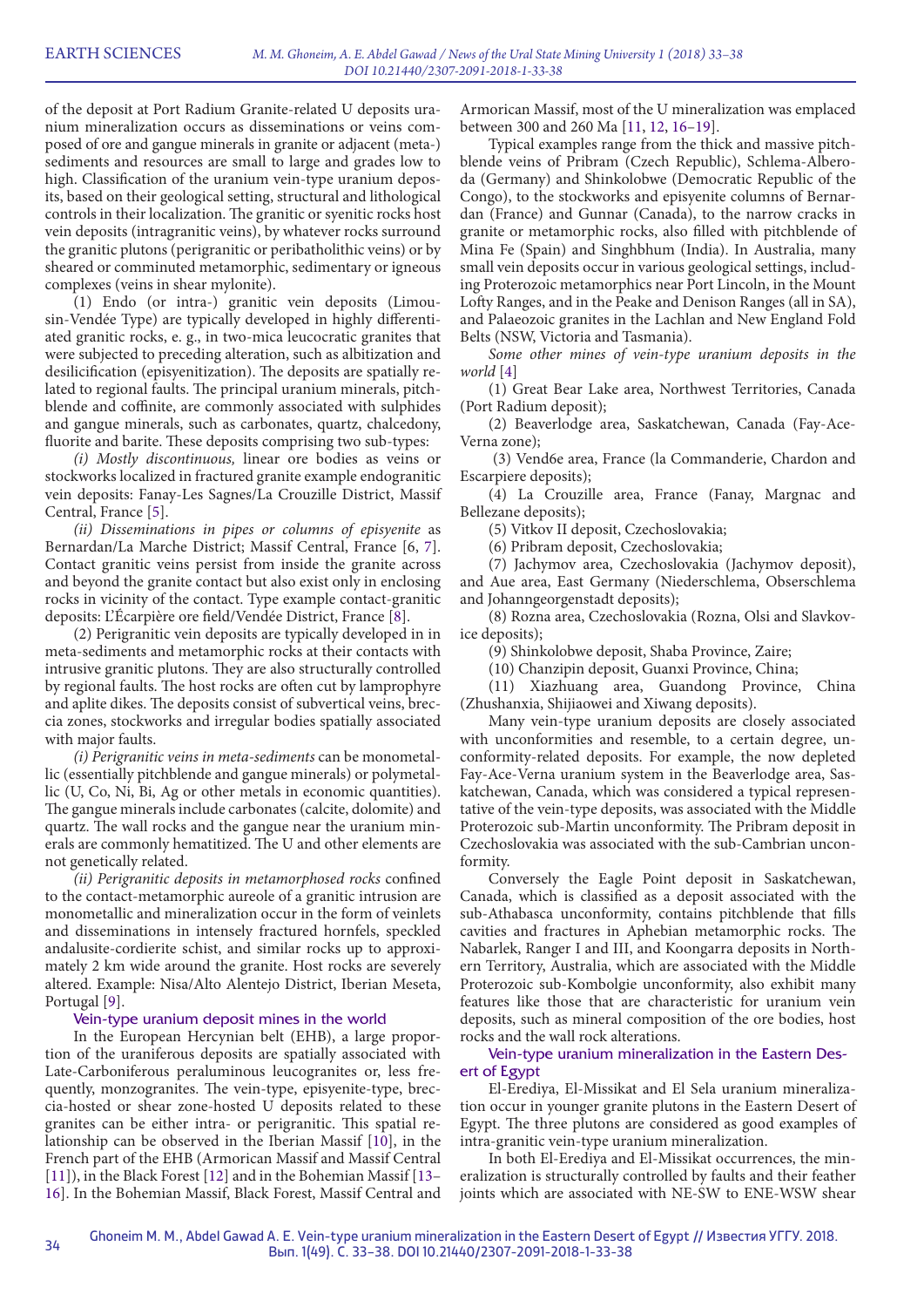

**Fig. 1. Detailed geologic map of El Sela shear zone, southeastern Desert of Egypt [31]. Modified after [36].**

zones. The shear zones are usually filled with siliceous veins and veinlets of white (milky quartz), black (smoky quartz) and red (red jasper) colors of abnormal radioactivity with visible uranium mineralization. Both the jasper and quartz veins are not equally distributed, so they are denser and closely spaced in the northern granitic mass of G. El-Missikat than those at the southern mass of G. El-Eridiya. Along shear zones, the walls are stained with reddish brown colors due to hematitization, faint greyish green to whitish buff color due to kaolinization and sericitization and yellowish to dark green coloration due to epidotization and chloritization [20–22]. There is a special interest with jasper veins after the discovery of several radioactive anomalies with visible yellow secondary uranium mineralization along the northern fringe of G. El-Missikat and the southern fringe of G. El-Eridiya plutons. These anomalies are associated with highly brecciated grayish black and red jasper filling fractures and shear zones.

Hussein et al. [22] suggest that the mineralizing fluids have their source in the granitic magma itself with possible contributions from meteoric waters. Uranium was leached out from the accessory U-bearing minerals, with possible addition from the mantle carried up by the hydrothermal fluids. The origin of secondary uranium mineralization in El Erediya area has been previously related to the alteration of pitchblende [22–26].

The U-minerals in the jasperoid veins are represented essentially by disseminated uraninite and uranphane as its main secondary alteration product. The secondary U-minerals are mainly uranophane, beta-uranophane, soddyite and renardite. Subordinate amounts of sulphides as well as fluorite and gangue minerals are the main associates of the mineralization [20, 22, 24, 27, 28]. The sulphides are mainly represented by pyrite, chalcopyrite, galena and sphalerite. The gangue minerals are mainly represented by fluorite, iron and manganese oxides. The uranium deposit at El-Missikat and El-Eridiya plutons represent a case of siliceous vein-type deposit [22], and is related to polymetallic vein-type, probably formed in a reducing condition [29].

# El Sela shear zone intra-granitic vein-type uranium mineralization southeastern Desert of Egypt

A number of studies were carried out in El Sela shear zone, which covered various aspects including: detailed geological, structural, spectrometric survey, geochemical, mineralogical, geophysical methods to explore for uranium mineralizations [30, 31–33, 34–40].

# *Geological and structural setting*

Field investigations revealed that El Sela area is composed of two-mica (muscovite-biotite) granite intrusions trending ENE-WSW. It is jointed in different directions, and defines low to moderate reliefs. Two mica granite is injected by microgran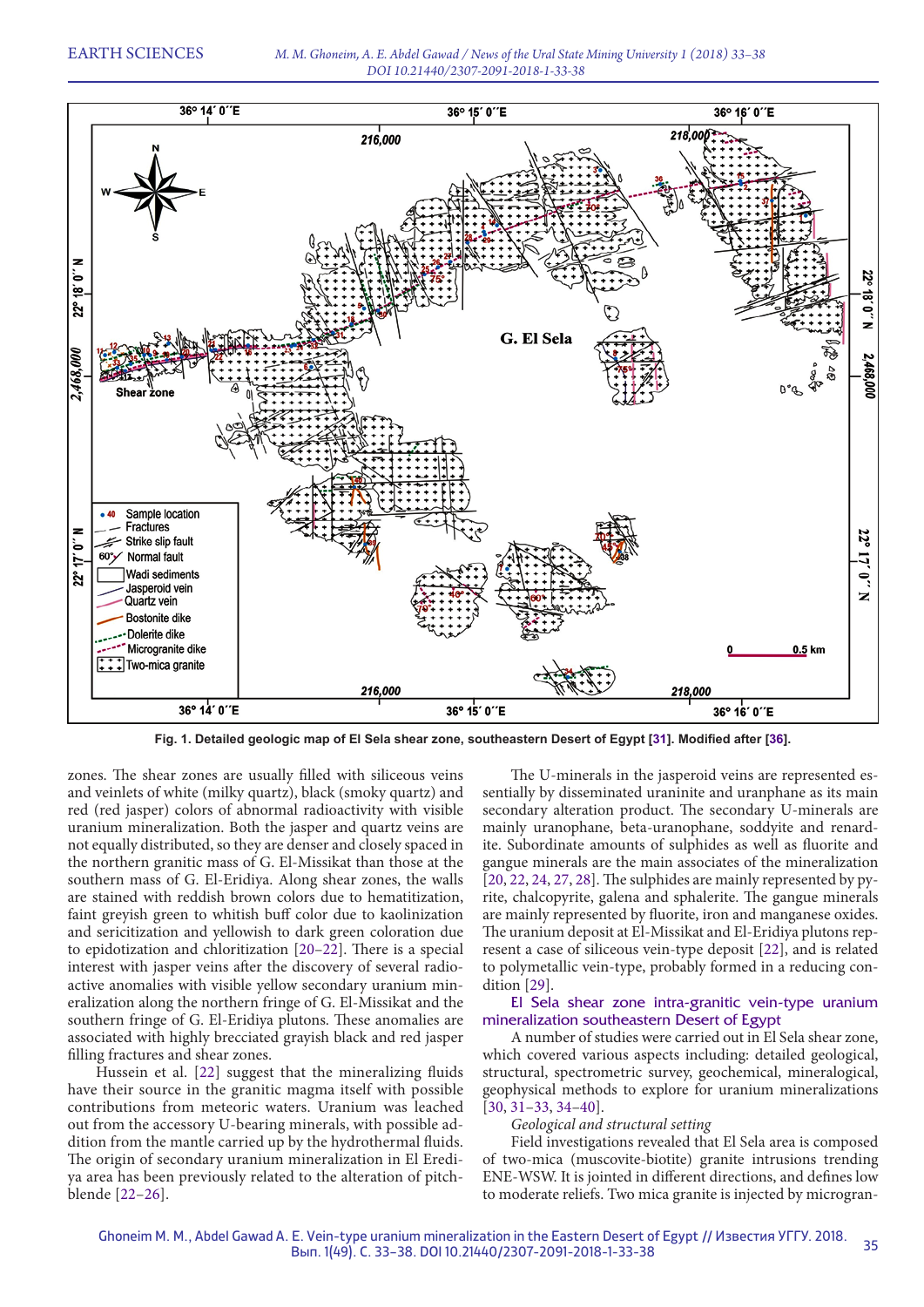ite, dolerite and bostonite dikes, and quartz and jasperoid veins. They are mostly injected along ENE-WSW and/or NNW-SSE to N-S directions which represent the most important tectonic trends in the study area (Fig. 1).

Microgranite dike host the most radioactive anomalies in the study area. They are whitish pink, pale pink, reddish pink to pale grey colors and is 3 to 20 m thick and injected into the two-mica granite along an ENE-WSW shear zone with dip of about 75° to south. They are also essentially composed of quartz, K-feldspar, plagioclase, biotite and muscovite also enriched in uranophane and pyrite megacrystals.

Dolerite dikes are greyish green to dark grey colors, fineto medium-grained and range in thickness from 0.5 to 6 m. They are injected into the two-mica granite along ENE-WSW, NNW-SSE and N-S directions. They are mainly composed of plagioclase, olivine and pyroxene. Accessories are apatite and opaque minerals while chlorite, sericite and calcite are alteration minerals. The dolerites have higher U-contens which may reach up to 3500 ppm U and 75 ppm Th. They are highly altered to clay minerals and cavities are filled with pyrite cubes and/or secondary uranium minerals (uranophane and autunite). Many open cuts have been made to recognize the importance of the U mineralization within the microgranite and dolerite dikes.

Many semi-industrial technological procedures for the leaching and recovery of the U incorporated within these mineralized dikes have been performed [41].

Bostonite dikes invade two-mica granite along N-S and NNE-SSW structures. They are usually fine-grained, pale brown to deep red colors, fractured, jointed, sheeted, and range in thickness from 0.5 to 2 m. They are essentially composed of K-feldspar, plagioclase, quartz and iron oxides set in a finely crystalline groundmass of K-feldspar microlites. They have U-contents from 4.1 to 25.4 ppm U.

Milky quartz vein dissected two-mica granite along the ENE-WSW shear zone. This vein is non-radioactive, brecciated and ranges in thickness from 1 to 4 m. The milky quartz vein is dissected by red and grey to black jasperoid veins. Red and grey to black jasper veins are strongly jointed, fragmented, brecciated and range between 0.5 and 1 m thick, contain visible pyrite megacrysts and uranophane minerals. Some other quartz veins are trending NNW-SSE and N-S.

Structure analysis of the ductile deformation reveals the presence of three generations of folds [34]. ENE–WSW and NNW–SSE trends can be considered as preexisting discontinuities and mechanical anisotropy of the crust in the following structure episodes, while the brittle deformation reveals the importance of those trends which control the multi-injections and many alteration features in the study area. Thus, the structural controls of the uranium mineralization appear related to the interaction between inherited ductile fabrics and overprinting brittle structures. During reactivation, a simple shear parallel to the inherited ductile fabrics was responsible for the development of mineralized structures along the ENE-WSW and NNW-SSE trends so they can be considered as paleochannel trends for deep-seated structures and can act as a good trap for uranium mineral resources. Most of the uranium anomalies are delineated along ENE-WSW and NNW-SSE shear zones where quartz-bearing veins bounded the microgranite and dolerite dikes and dissected them in relation to the successive fracture formation and brecciation corresponding to the repeated rejuvenation of the structures.

### *Geochemical and mineralogical characteristics*

Generally, granitic rocks are one of the most favorable host

rocks for U-mineralization in many parts of the world. Genetically, the economic uranium deposits associated with granites are mostly located in anatectic melts or in strongly peraluminous two-mica granites [42, 43]. The U fertility of igneous rocks not only depends on their total U content but also on the capacity of the igneous U-bearing phases they host to be dissolved by the fluids. In peralkaline or high K Calc-alkaline granites, most of the uranium is hosted in refractory minerals such as zircon, monazite and/or uranothorite. In contrast, in peraluminous leucogranites, uranium is mainly hosted as uranium oxides and, as such, represent an ideal source for the formation of U deposits [44] as uranium oxide is an extremely unstable mineral and consequently easily leachable during oxidizing fluid circulations. The formation of an economic uranium concentration generally requires the remobilization of the uranium from these primary sources followed by deposition in tectonic structures with higher grades.

Most Egyptian uranium occurrences in granite rocks of Um Ara [45–47], Gattar [48], El-Missikat [23, 29, 49], El-Erediya [20–22, 28] and El Sela [32] are associated with per-aluminous granites. Uranium mineralization in these granites belongs to the vein-type except Gattar and Um Ara granites, where U-mineralization belongs to metasomatites. The El Sela granite complex is composed of two mica granite. Geochemically, El Sela granite is very leucocratic, peraluminous and enriched in lithophile elements (Ba, Rb and Sr), high field strength elements (Y, Zr and Nb), light rare earth elements (LREE) mostly hosted in monazite and allanite. Most of them have a negative Eu anomaly. Their characteristics correspond to those of A-type granites (high-K Calc-alkaline granite).

Scanning electron microscope (SEM) and electron microprobe analyses (EMPA) were used to identify the nature of Th-, U and REE bearing minerals accessory minerals and sulphides at El Sela granite.

*Th-, U-, REE-mineralization*

Thorite, phosphothorite, uranothorite, brannerite, coffinite, uraninite and pitchblende have been identified by SEM and EMPA analyses. Thorite, phosphothorite and uranothorite are represented in the El Sela two mica granites. Thorite-group minerals form euhedral to subhedral crystals and enclosed in biotite, quartz, zircon and monazite. Five types of thorite-group minerals can be distinguished: thorite, Zr-rich thorite, phosphothorite, uranothorite and Zr-rich uranothorite [35, 36].

Uranophane and autunite recorded as secondary visible U minerals that occur either as disseminated clusters or as microfracture filling and coating joint surface in the different alterations. The EDX analysis data suggest that uranophane contains U ranges between 54.29–77.75 wt.%. It contains considerable amounts of P, Ca and Al with a mean average 3.12 wt.%, 8.46 wt.% and 1.97 wt.%, respectively. The EDX analysis data suggest that it contains 57.44 wt.%, 5.7 wt.%, 17.43 wt.%, and 1.24 wt.% of U, Ca, P and  $Fe^{3+}$ , respectively.

ThO<sub>2</sub> content of uraninite vary from  $(1.1 \text{ to } 3 \text{ wt.})$ , for PbO contents from 1.16 to 2.35 wt.%,  $P_2O_5$  contents from 0.17 to 1.56 wt.% and CaO contents from 3.8 to 7.6 wt.%. Also, minor amounts of LREE and Y are present. Under reducing conditions, uraninite may be altered to coffinite, with loss of radiogenic Pb and Y with HREE [50]. The variable amounts of  $SiO<sub>2</sub>$  indicate Si diffusion in the structure along fractures at the beginning of coffinitization. EMPA analyses show the major elements are  $SiO_2$  vary from (12 to 25.1 wt.%) and  $UO_2$  vary from (27.8 to 61.7 wt.%) correspond to the composition of coffinite [36].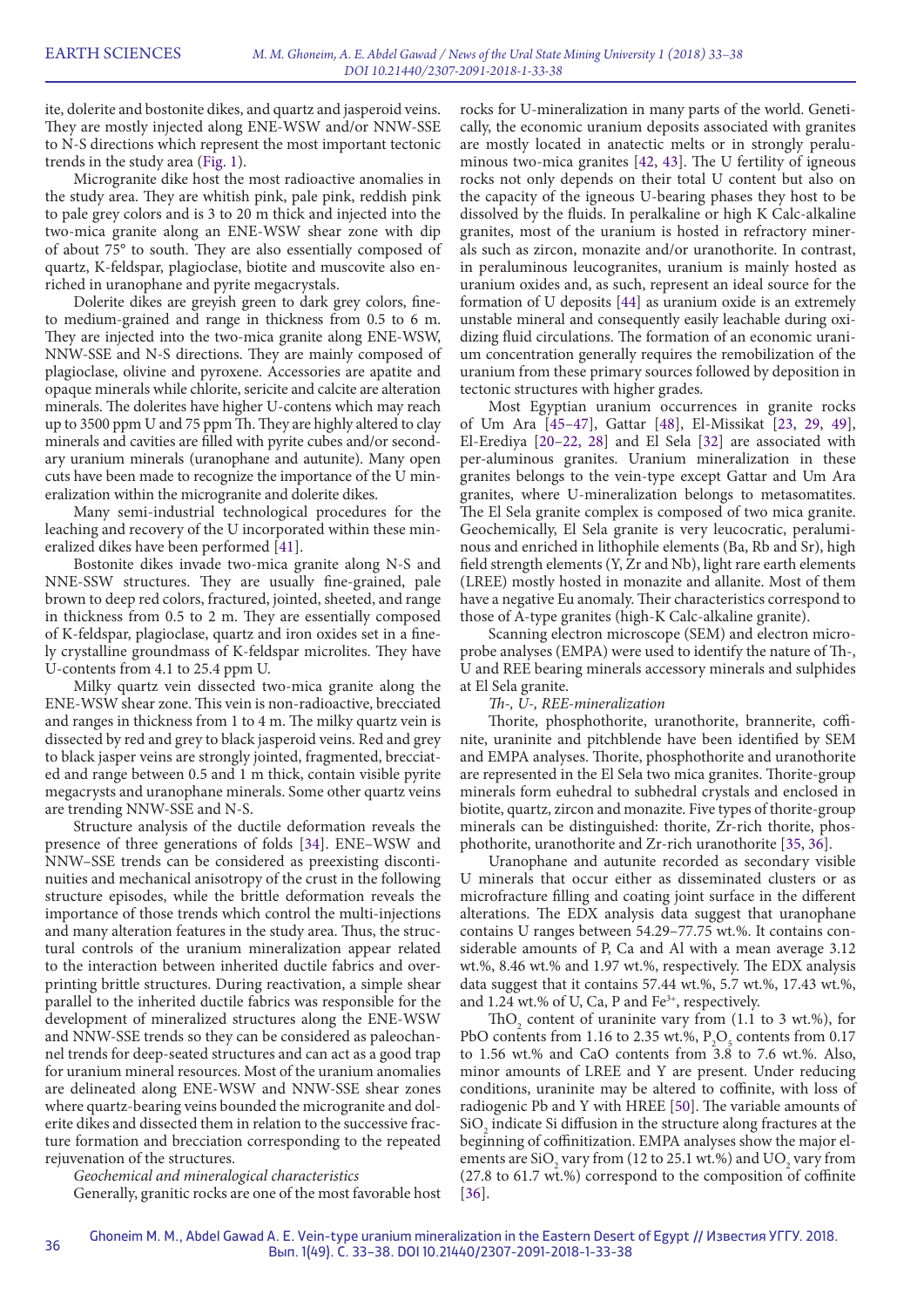EMPA analyses show a wide variation of the pitchblende composition which exhibit very weak zoning and occurs as botryoidal form or vein surrounded metallic sulphides especially pyrite. Most samples have no Th or traces (up to 0.03 wt.%) but significant contents (wt.%): SiO<sub>2</sub> (up to 4.69), CaO (5.28), Y<sub>2</sub>O<sub>5</sub>  $(0.96)$ ,  $ZrO_2$   $(0.25)$ ,  $Nb_2O_5$   $(0.48)$ ,  $PbO$   $(0.73)$  and REE  $(0.30)$ , Moreover the trace elements in pitchblende may occur in the form of minute inclusions (galena, pyrite, sphalerite etc.) or as amorphous mixtures such as Ca, Pb, Th and REE which have similar ionic size to that of  $U<sup>4+</sup>$ . The high iron contents in some samples (3.98 or 6.51 wt.%) is not attributed to substitution of U because of the large difference in atomic radii (Fe<sup>3+</sup> = 0.64 Å;  $U^{4+}$  $= 0.97$  Å). It may correspond to some inclusions such as hematite and pyrite. The U contents fluctuate between 76.84 wt.% and 82.15 wt.% in relation with the effect of the substitutions of other elements. Silica contents range between 1.05 to 4.69 wt.% [36].

Monazite is recorded as as LREE-bearing mineral, especially Ce. Xenotime is one of the most enriched in HREE in two mica granite. It occurs as bipyramidal crystals, with short prisms and noticeable elongate fractures. EDX analysis data indicates that the obtained xenotime has 30.1–33.20 wt.% P and Y varies between 18.78–37.72 wt.%. It has considerable amounts of HREE especially Dy (3.63–7.68 wt.%), Er (3.21–11.46 wt.%) and Yb (9.75–22.15 wt.%).

#### *Accessory minerals*

Rutile, fluorite, betafite, zircon have been also identified by SEM and/or EMPA analyses [30, 35, 36, 40, 51]. Rutile is common mineral in most samples from the El Sela granite. It occurs as angular to subangular, elongated, cylinder and rod-like grains associated with zircon, fluorite, monazite, uranothorite.

Fluorite crystals are usually octahedral and have various colors including; colorless, shades of purple-blue, green, also pink and black. It is widespread as a common mineral enriched in visible uranophane and autonite in argillic dolerite dikes trending ENE-WSW and NNW-SSE.

Betafite is detected as Nb-Ti-bearing mineral occurring as anhedral to subhedral mineral. The obtained results confirm from chemical analyses of the studied betafite minerals by EMPA analysis, the major elements are included  $Nb_2O_5$  (22.8) wt.%), TiO<sub>2</sub> (46.3 wt.%), FeO (8.48 wt.%) and Ta<sub>2</sub>O<sub>5</sub> reach 2.7 wt.%. It obvious that betafite has lower U concentration reaches 1.57 wt.% and  $\text{ThO}_2$  content reaches 5.8 wt. %.

Zircon is generally included as idiomorphic crystals variably enriched with HfO<sub>2</sub> ranges from 1.26 to 10.87 wt.%),  $\rm{UO}_2$ (up to 2.23 wt.%) and  $\text{ThO}_2$  up to (up to 1.22 wt.%). The granite from the El Sela shear zone area are enriched in the lighter isovalents Nb and Zr relatively to the heavier isovalents Ta, Hf elements. The lower Zr/Hf ratio is in accordance with the presence of Hf-rich zircons (3 to 4 wt.%  $HfO_2$ ).

*Sulphides*

Pyrite, chalcopyrite, arsenopyrite, galena, and sphalerite, occur as disseminations and fracture-fillings in mineralized smoky and red jasperoid veins, dolerite and microgranite dikes, in the El Sela granite. Magnetite, hematite, illmenite, rutile and apatite are also spatially associated with the sulphide minerals.

Pyrite is the most common sulphides and is recorded as well developed cubic crystals with pale brass-yellow color. Some of the pseudomorphic pyrite in the altered samples is displayed framboidal textures (goethite) that can be held as an evidence of an older anaerobic bacterial activity [52].

Pyrite is preserved in the samples from the drillings and seems to control the deposition of uraninite, brannerite, pitchblende and coffinite at the margin of the crystals [36].

#### **Conclusion**

1. Vein type uranium deposits are common source of uranium mineralization all over the wold. In Egypt El-Erediya, El-Missikat and El Sela uranium mineralization occur in younger granite plutons in the Eastern Desert of Egypt. The three plutons are considered as good examples of intra-granitic vein-type uranium mineralization.

2. In El Sela peraluminous high K calc alkaline two-mica granite is considered the source rock of U-mineralization at El-Sela area, while the altered microgranite and dolerite dikes are good traps for these mineralizations.

3. The ENE-WSW and NNW-SSE reactivated perpendicular faults make favorable conditions to form good structural trap in the altered and sheared granite, microgranite and dolerite dikes.

4. Th-, U and REE bearing minerals, accessory minerals and sulphides were identified in El Sela granite.

5. Uranophane and autunite recorded as secondary visible U minerals that occur either as disseminated clusters or as microfracture filling and coating joint surface in the different alterations.

6. ThO<sub>2</sub> content of uraninite vary from  $(1.1 \text{ to } 3 \text{ wt.})$ , for PbO contents from 1.16 to 2.35 wt.%,  $P_2O_5$  contents from 0.17 to 1.56 wt.% and CaO contents from 3.8 to 7.6 wt.%. Also, minor amounts of LREE and Y are present. Under reducing conditions, uraninite may be altered to coffinite, with loss of radiogenic Pb and Y with HREE.

#### Acknowledgements

*I would like to express my deepest appreciation to Prof. Elena Gennadievna Panova, professor of geochemistry, doctor of geological and mineralogical sciences, Saint Petersburg University for her help and guidance.*

#### REFERENCES

1. Campbell D. D. 1957, Port Radium mine // Structural Geology of Canadian Ore Deposits: Can. Inst. Min. Metall. Congr. Vol. 2. P. 177–189. 2. Cuney M., Kyser K. 2008, Recent and not-so-recent developments in uranium deposits and implications for exploration // Mineralogical Association of Canada. Quebec, vol. 39.

3. Ruzicka V. 1971, Geological comparison between East European and Canadian uranium deposits. Ottawa: Geological Survey of Canada. Pap. 70–48. 195 p.

4. Ruzicka V. 1993, Vein uranium deposits // Vein-type Ore Deposits. Ore Geology Reviews. Vol. 8. P. 247–276.

5. Leroy J. 1878, The Margnac and Fanay uranium deposits of the La Crouzille district (western Massif Central, France), geologic and fluid inclusion studies // Economic Geology. Vol. 73. P. 1611–1634.

6. Guiollard P. C., Milville G. 2003, l'Uranium de deux "Prives". France. 141 p. 7. Leroy J., Cathelineau M. 1982, Les minéraux phylliteux dans lesgisements hydrothermaux d'uranium I les micas hérités et néoformés // Bull Miner. Vol. 105. P. 99–109.

8. Chapot G., Couprie R., Dumas J., Leblanc P., Kerouanton J. L. 1996, L'uranium vendeen. Cahiers du Patrimoine, no 45, Dir Reg Affaires Cult Pays de la Loire, Nantes. 221 p.

9. Basham I. R., Matos Dias J. M. 1986, Uranium veins in Portugal // Vein type uranium deposits. TECDOC-361, IAEA, Vienna. P. 181–192. 10. Pérez del Villar L., Moro C. 1991, Las mineralizaciones intragraníticas de Uranio en el batolito de Cabeza de Araya (provincia de Cáceres): El Saguazal, Brechas NNE y LaZafrilla // Stud. Geol. Salmant. Vol. 27. P. 245–262.

11. Cathelineau M., Boiron M.C., Holliger P., Poty B. 1990, Metallogenesis of the French part of the Variscan orogen. Part II: time-space relationships between U, Au and Sn-W ore deposition and geodynamic events-mineralogical and U-Pb data // Tectonophysics. Vol. 177. P. 59–79.

12. Hofmann B., Eikenberg J. 1991, The Krunkelbach uranium deposit, Schwarzwald, Germany; correlation of radiometric ages (U–Pb, U–Xe– Kr, K–Ar, 230Th-234U) // Economic Geology. Vol. 86. P. 1031–1049.

13. Barsukov V. L., Sokolova N. T., Ivanitskii O. M. 2006, Metals, arsenic, and sulfur in the Aue and Eibenstock granites, Erzgebirge // Geochem. Inter. Vol. 44. P. 896–911.